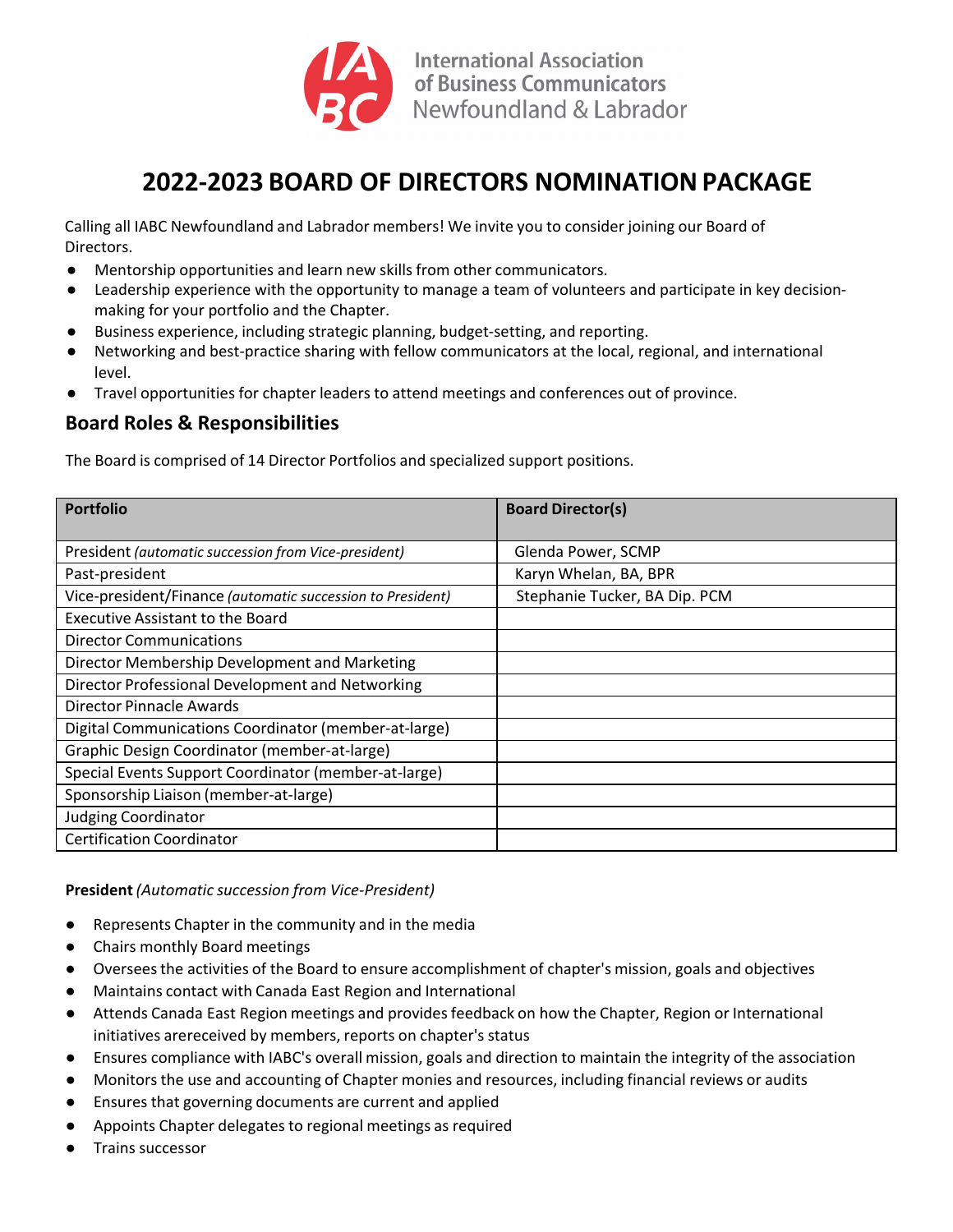#### **Past‐president**

- Advises and assists the President
- Advises Chapter Board
- Serves as Chairperson of nominating committee for incoming Board
- Chairs the Past Presidents' Council and reports regularly (as required)
- Assists with volunteer recruitment for committees as needed
- Facilitates orientation and planning sessions with new Board of Directors
- Reviews or works with a committee to review awards program to ensure alignment with International
- If provincial or regional event held, is a member of planning committee

## **Vice‐President/Finance** *(automatic succession to President)*

- Automatic succession to position of President after one year
- Provides advice and counsel to the President on the direction and progress
- Oversees Chapter finances, including:
	- o Directing any external accounting contracts
	- o Keeping financial records and bank accounts for the Chapter
	- o Submitting monthly financial reports to the Board
	- o Paying invoices and reimburses Board membersfor chapter expenses
	- o Preparing end‐of‐year report and tax forms for IABC Headquarters
	- o Developing special investmentsfor Chapter's excess monies
	- o Arrangesfor prepared audited statements
- Serves on all nominating committees
- Provides input to Chapter Management Awards Committee
- Conducts Board meetings as necessary in President's absence
- Delegate to District meetings in President's absence
- Provides monthly financial reports to Executive Assistant for Board update
- Trains successor

## **Executive Assistant to the Board**

- Takes minutes of board meetings
	- o Coordinates Board meetings
	- o Drafts agenda based on minutes, circulatesto board and solicits additional agenda items prior to the meetings
	- o Sends notification to Board members and distributes minutes, agenda and other materials
	- o provides monthly reportsto President for Board meetings
- **Maintains Google Drive** 
	- o Corporate memory and procedures
	- o Policy manual
	- o Bylaws
	- o Articles of incorporation
	- o Business folder for each year
	- o Minutes
	- o Agendas
- Picks up mail at: 354 Water Street (Box 42): incoming mail is recorded and given to Vice-president
- Sits on committees as required
- Maintains list of contact information of Board members
- Trains successor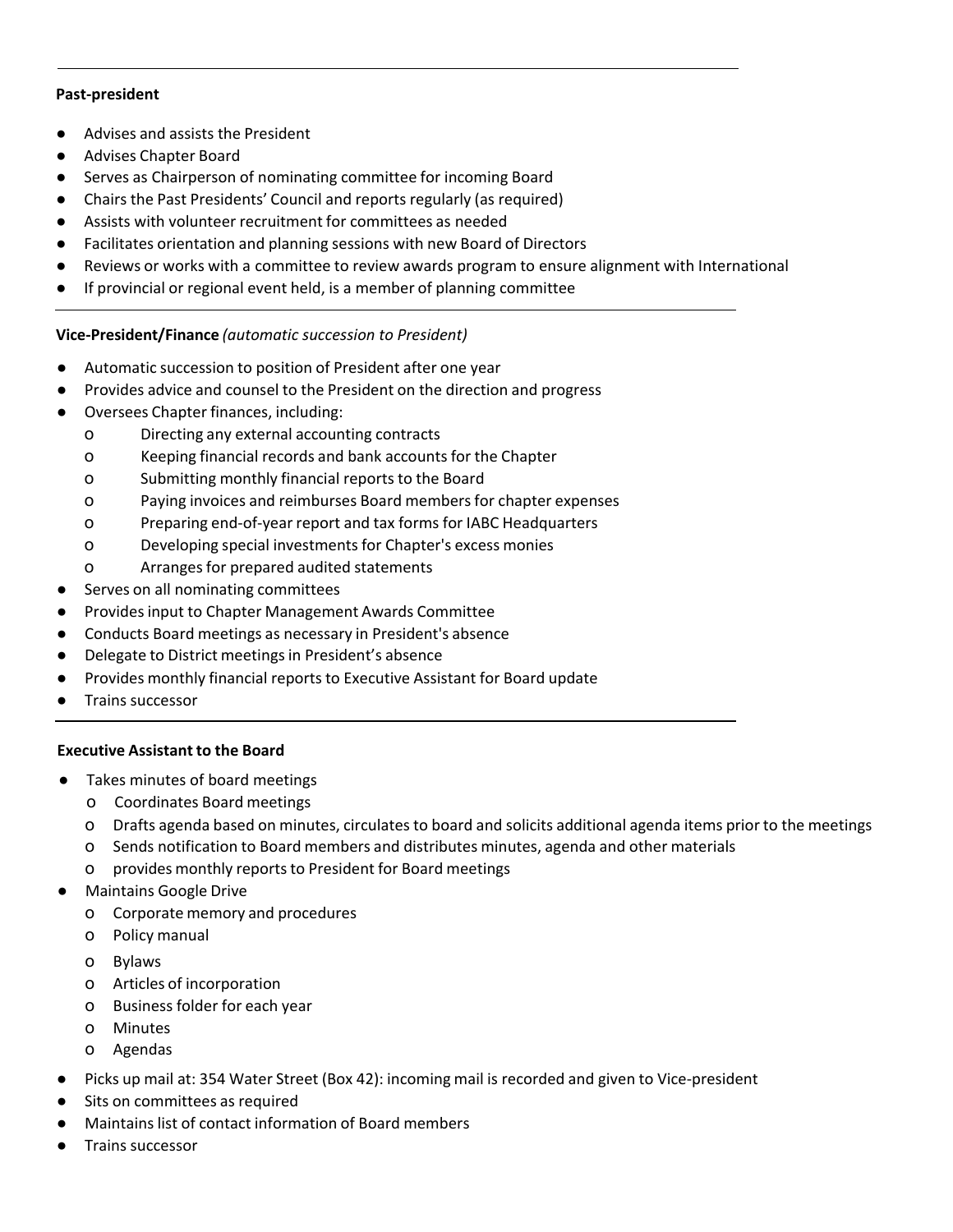#### **Director Communications**

- Overall maintenance of Chapter website
- Works with Portfolio Directors to provide training on use of Content Management System (CMS) for regular updates Chapter events and activities
- Maintains current media contact list, Board meeting minutes, and current membership information
- Distributes notices of Chapter events/announcements/activities, including Pinnacle Awards, through Mail Chimp
- Maintains presence on Facebook, Twitter, and YouTube pages and plans strategic social media component to Chapter communications (in consultation with other administrators)
- Produces and distributes chapter newsreleases, including announcement of new Board members and Chapter activities
- Coordinates email contact/communications with members, such as event reminders, job advertising
- Promotes events to local media, with support from the Director of Professional Development and Networking
- Acts as media liaison for the Chapter nurtures relationships with local media and explores opportunities to provide articles, expertise where appropriate
- Arrangesinterviews and speaking engagementsfor Chapter leaders with interested groups
- Prepares budget for communication activities
- Provides monthly reports to Executive Assistant for Board update
- Trains successor

#### **Director Membership Development and Marketing**

- Actively recruits new members
- Welcomes new members (i.e. with a formal email, by phone or in person at meetings)
- Receives monthly rebate report from Headquarters unless someone else is specifically designated
- Provides input and support to Director of Professional Development and Networking for coordinating membership functions, including at least one program specifically for membership recruitment; and student member events (as necessary)
- Creates and implements plan to recruit student members and foster relationships with post-secondary institutions
- Works to develop and promote new and existing member benefits
- Surveys membersto determine needs and interests
- Membership records; distributes copies of reports from Headquarters to the President and database coordinator
- Develops membership marketing materials in coordination with the Board
- Communicates changes in member status to Headquarters
- Works with Director Communications to update Membership section of the website on a regular basis to reflect changes and special events relative to members
- Provides monthly reports to Executive Assistant for Board update
- Managing volunteer requests for the Chapter and finding a potential role for the volunteer if appropriate.
- Provides monthly reports to Executive Assistant for Board update
- Prepares budget for membership activities and provides to President reports to the Board and the Chapter about the development and retention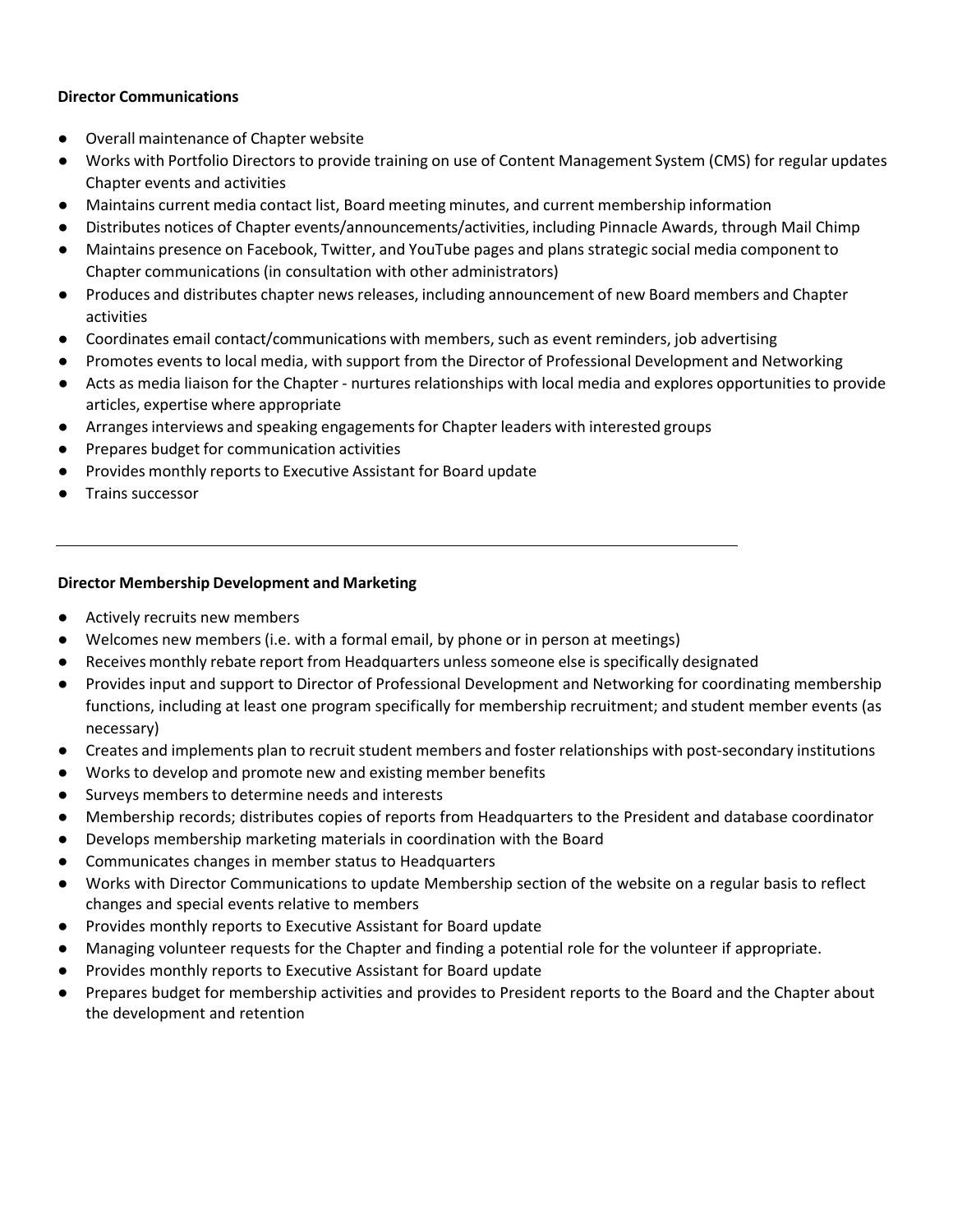#### **Director Professional Development and Networking**

- Organizes welcome reception (September), Christmas reception (December), Spring reception (March) and Annual General Meeting
- Plans and produces PD meetings/events(develops annual plan, including topics, format, speakers and locations) for presentation to and endorsement by the Board of Directors
- Prepares budget for professional development programs for board approval changes to budget must be communicated to the vice‐president in a timely manner
- Administrator Eventbrite
- Ensures events are consistent with existing IABC NL practices, policies and brand
- Coordinates venues and related logistics
- Liaises with Director of Communications on website updates and promotion of events ‐ writes promotional material re: events
- Coordinates preparation and mailing of event notices with Communicationsto the members and prospects
- Providesintroductory remarks and introduces speakers at events (or designates another Chapter representative to do so)
- Prepares and circulates event evaluation forms to attendees; compiles post evaluation results for each event
- Providesregular progress updates on the PD plan to the Board
- Provides monthly reports to Executive Assistant for Board update
- Trains successor

#### **Director Pinnacle Awards**

- Coordinates a committee help organize logistics leading to and on event night
- Develops chapter sponsorship program/policies
- Administrator of Eventbrite for all Pinnacle activities
- Liaises with Director of Communications on website updates and promotion of events ‐ writes promotional material re: events
- Plans and produces annual awards program, including the awards presentation, event locations and menu and brings the plan to the Board for discussion and approval
- Co-ordinates design, printing and mailing of the Pinnacle Awards call for entries and event invitation
- Recruits and oversees Pinnacle committee
- Maintains communication with judging chapter
- Notifies winners
- Prepares financial reports in co-operation with Vice-president
- Provides monthly reports to Executive Assistant for Board update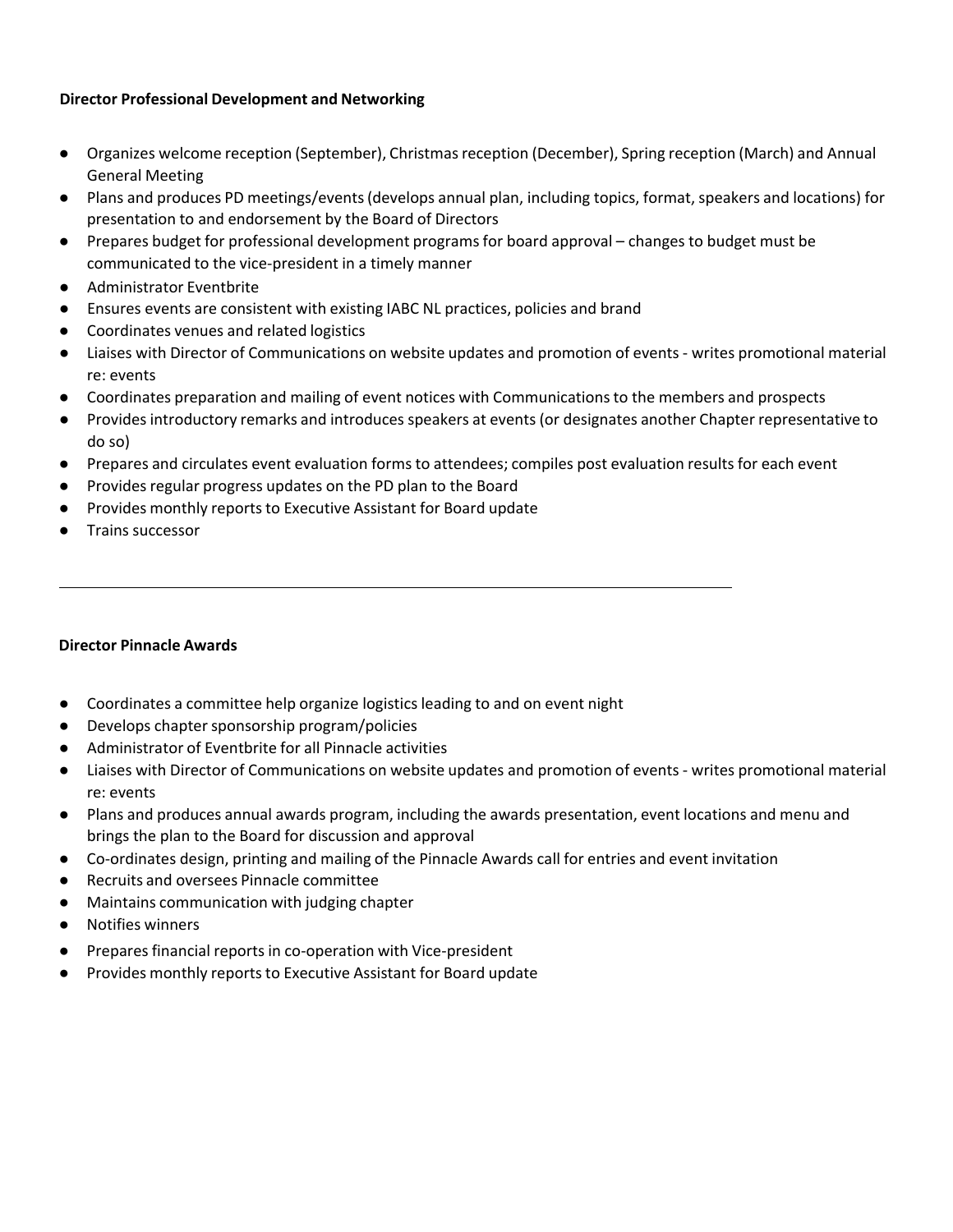#### **Members‐at‐Large (support positions for busy board portfolios)**

#### **Digital Communications Coordinator**

- Supports the Communications portfolio
- Responsible for managing social media accounts in conjunction with the Communications Director
- Responsible for website updates

#### **Graphic Design Coordinator**

- Supports the Communications portfolio
- Responsible for creating graphics for IABC NL promotional materials including email, social media and print
- Basic knowledge of design software such as Canva or Adobe Suite

#### **Special Events Support Coordinator**

- Supports the Professional Development (PD) portfolio
- Responsible for managing elements of professional development sessions for the Chapter
- Sit as a member of the Pinnacle Awards Committee

#### **Sponsorship Liaison**

- Responsible for developing and managing sponsorship opportunities for the Chapter
- Works closely in conjunction with the Pinnacle Awards Director to support the event

#### **Judging Coordinator**

- Coordinates reciprocal judging for fellow chapters as needed
- Recruits and supports judges as needed for Silver Leaf, Gold Quill, etc.
- Maintains communications with Judging Committees
- Provides monthly reports to Secretary for board update
- Attends at least two board meetings per year

#### **Certification Coordinator**

- Promotes IABC certification within chapter
	- Conducts study group for membersin certification process
	- Sets specific goal for number of new certified members by end of year
	- Provides monthly reports to Secretary for board update
	- Attends at least two board meetings per year
- **Certification Examination Liaison** 
	- Maintains list of currently certified members
	- Solicits examiners for testing
	- Acts as Chapter's liaison for certification
	- Provides monthly reports to Executive Assistant for Board update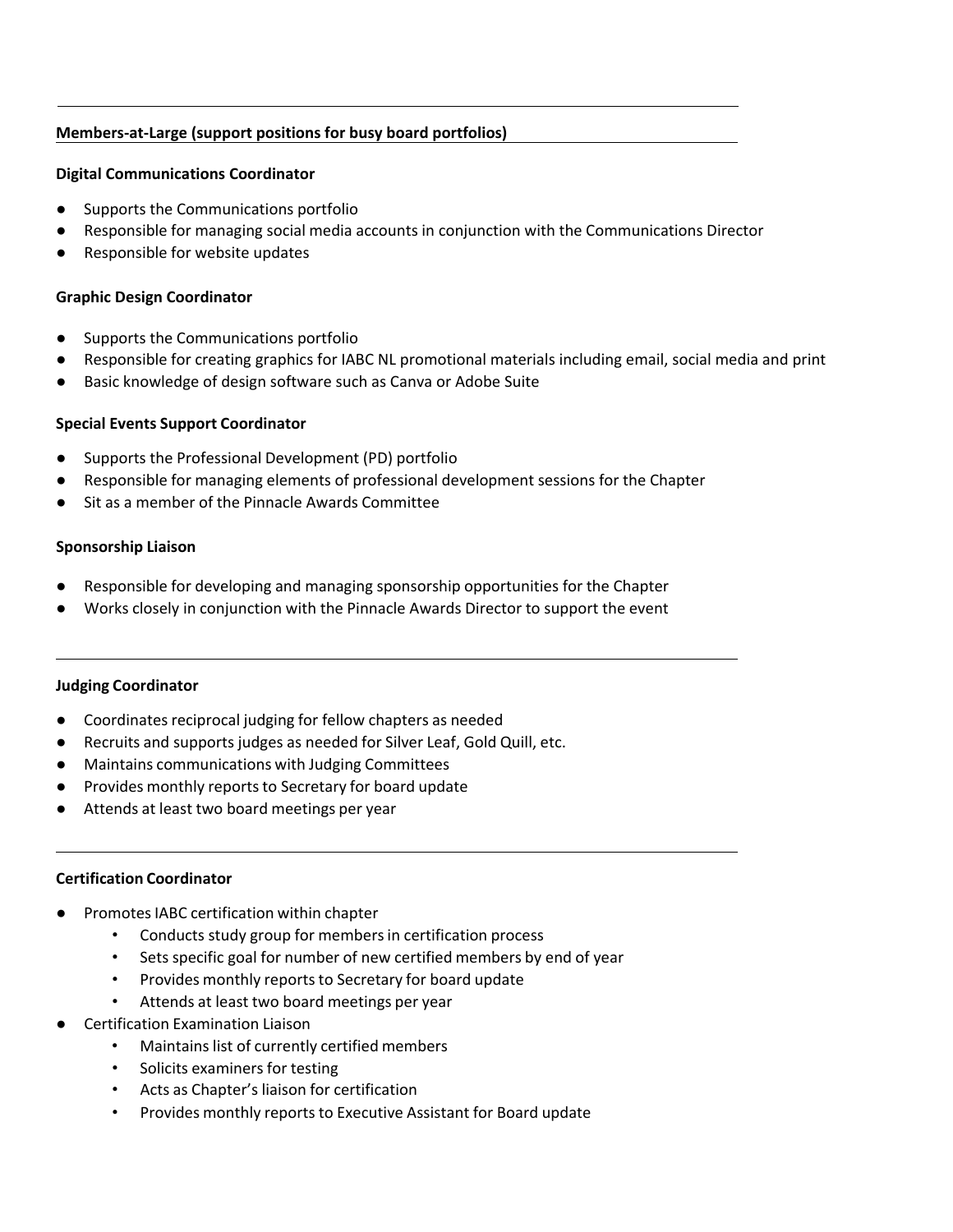#### **NOMINATION OVERVIEW**

#### **All Directors are expected to:**

- **Participate** in a one-day strategic planning session during the summer. This session establishes the Board's direction. The contraction of the contraction of the contraction of the contraction of the contraction of the contraction of the contraction of the contraction of the contraction of the contraction of the contraction of th
- **Participate** in 10, two-hour monthly board meetings.
- **Commit** their time and carry out the responsibilities of their portfolio as outlined in the Board's strategic plan and budget and report their progress throughout the year.
- **Motivate**, manage, coach and recognize portfolio volunteers. Meet throughout the year as needed.
- **Analyze** and discuss key Chapter decisions and contribute to the overall fiscal and professional development of the Chapter and its reputation.
- **Be an ambassador** for the Chapter and IABC in general.
- Attend Chapter events in an official role.

#### **The ideal Director is someone who is:**

**Strategic** ‐ is a big‐picture thinker on behalf of your portfolio, the chapter and the association, can make decisions where and when needed, and can delegate the hands-on work to volunteers eager to learn.

**Volunteer‐friendly** ‐ understands that all volunteers contribute to the best of their abilities.

**Team player** ‐ can make strategic decisions in the best interest of the Chapter and willing to help out with projects that may be outside of a designated portfolio.

**Flexible** ‐ despite the influences of time constraints, volunteers' needs, and budgets, remains focused.

**Proactive** - take initiative to ensure the team is meeting their goals and objectives.

**Problem‐solver**‐ welcomes meaningful and constructive discussion and works with othersto resolve issues and potential conflict.

**Interested in people** - likes to meet new people, network, socialize and have fun doing good things on behalf of IABC Newfoundland and Labrador.

**Leader** ‐ thinks long‐term for the Chapter, incorporates succession planning into their strategic vision and provides guidance and support to fellow Board members as well as volunteers. They are also adept at motivating, mentoring and providing development opportunities for others.

**Knowledgeable about the industry** ‐ knowledgeable about trends changing the communications and marketing industry and has big ideas on how to keep the Chapter relevant for future members.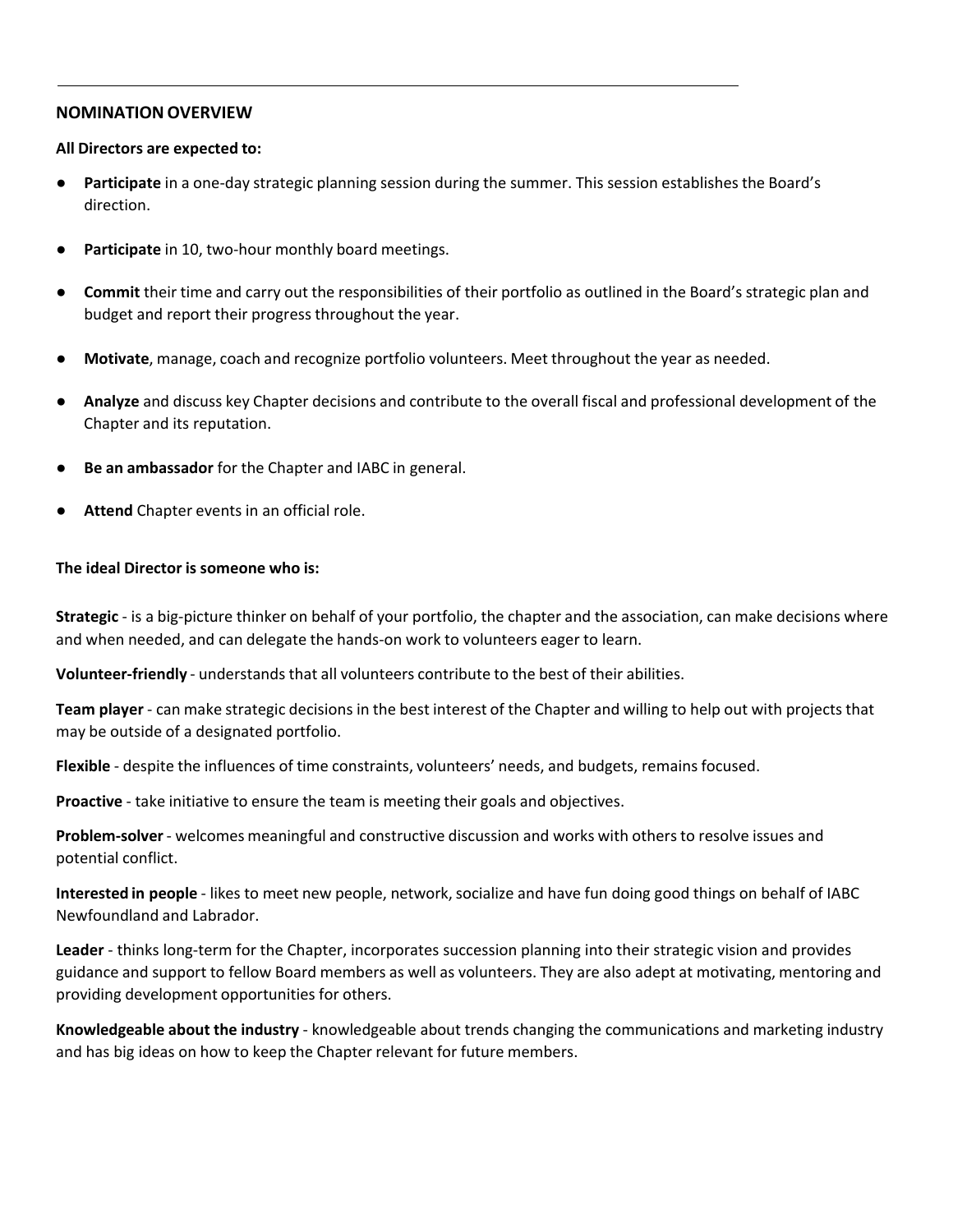## **ELIGIBILITY**

All members of IABC Newfoundland and Labrador in good standing (professional members whose dues are up‐to‐date) are welcome to submit a nomination form for a position on the Board of Directors for the upcoming year (July 1, 2022 – June 30, 2023).

Please submit a current copy of your resume along with a completed nomination form, in confidence to **Glenda Power, Incoming President, at**: glendaapower@gmail.com by 11:59 p.m., Wednesday, June 15, 2022.

Once nominations close, the Nominating Committee will meet to put forward a proposed slate of Board members to the Chapter membership. In accordance with Chapter bylaws, the Nominating Committee consists of the current past‐ president (who serves as the committee chair), the president and vice-president.

A member of the Nominating Committee will contact applicants after the meeting to notify them on the status of their nomination.

Members will have 15 days to endorse or voice objections to a nomination before the individual is confirmed. If a vote is required, an election will take place at the Chapter's Annual General Meeting.

Please note: All nominees will be considered by the Nominating Committee. However, nomination does not guarantee a position on the Board, as there may have more applicants than positions. Should this be the case, applicants will be contacted to discuss their intention to put their name forward for election, or other volunteer opportunities.

Questions? Contact Glenda Power at 709‐770‐3833.

THANK YOU.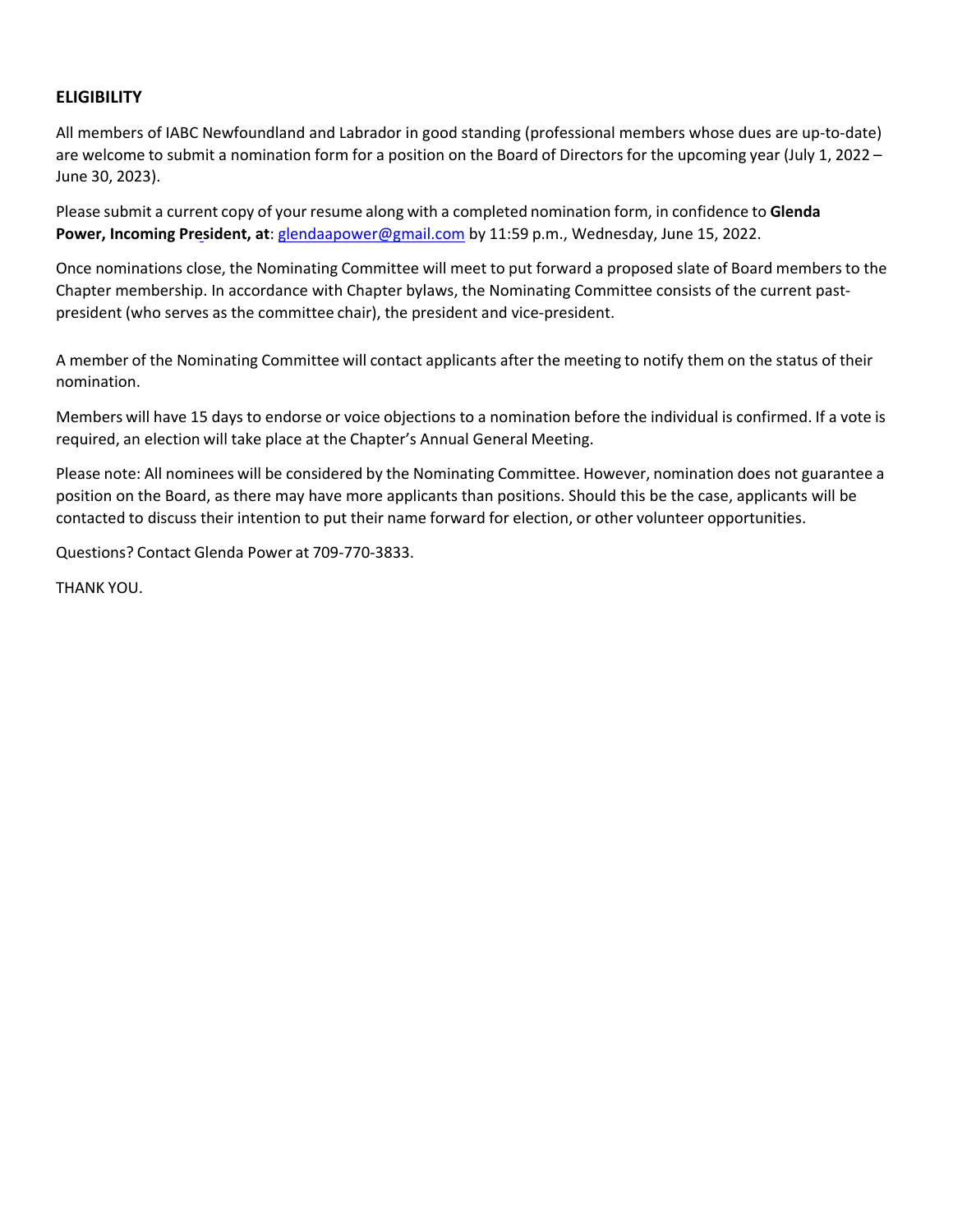

International Association<br>
of Business Communicators<br>
Newfoundland & Labrador

## **Nomination Form**

| I nominate: Myself     or     another IABC Newfoundland and Labrador member for a Board position.              |                          |                                     |  |  |  |  |  |
|----------------------------------------------------------------------------------------------------------------|--------------------------|-------------------------------------|--|--|--|--|--|
|                                                                                                                |                          |                                     |  |  |  |  |  |
|                                                                                                                |                          |                                     |  |  |  |  |  |
| WORK PHONE: WORK AND THE STATE OF THE STATE OF THE STATE OF THE STATE OF THE STATE OF THE STATE OF THE STATE O | <b>HOME PHONE:</b> NOTE: | CELL PHONE: <u>________________</u> |  |  |  |  |  |
| WORK E-MAIL: WORK E-MAIL:                                                                                      | <b>PERSONAL E-MAIL:</b>  | CELL PHONE: <u>________________</u> |  |  |  |  |  |
| MEMBERSHIP NUMBER: MEMBERS                                                                                     | <b>EXPIRY:</b>           |                                     |  |  |  |  |  |

## **SECONDER**

- If you are nominating yourself, please ask another member in good standing to second your nomination.
- If you are nominating someone else, please sign as the seconder.
- An original signature is not required.

Name of Seconder Signature Signature

Date

# **PORTFOLIO PREFERENCES**

In order of preference, list three portfolio positions you would be interested in:

| - |  |
|---|--|

Why would you like to be part of IABC Newfoundland and Labrador Board of Directors?